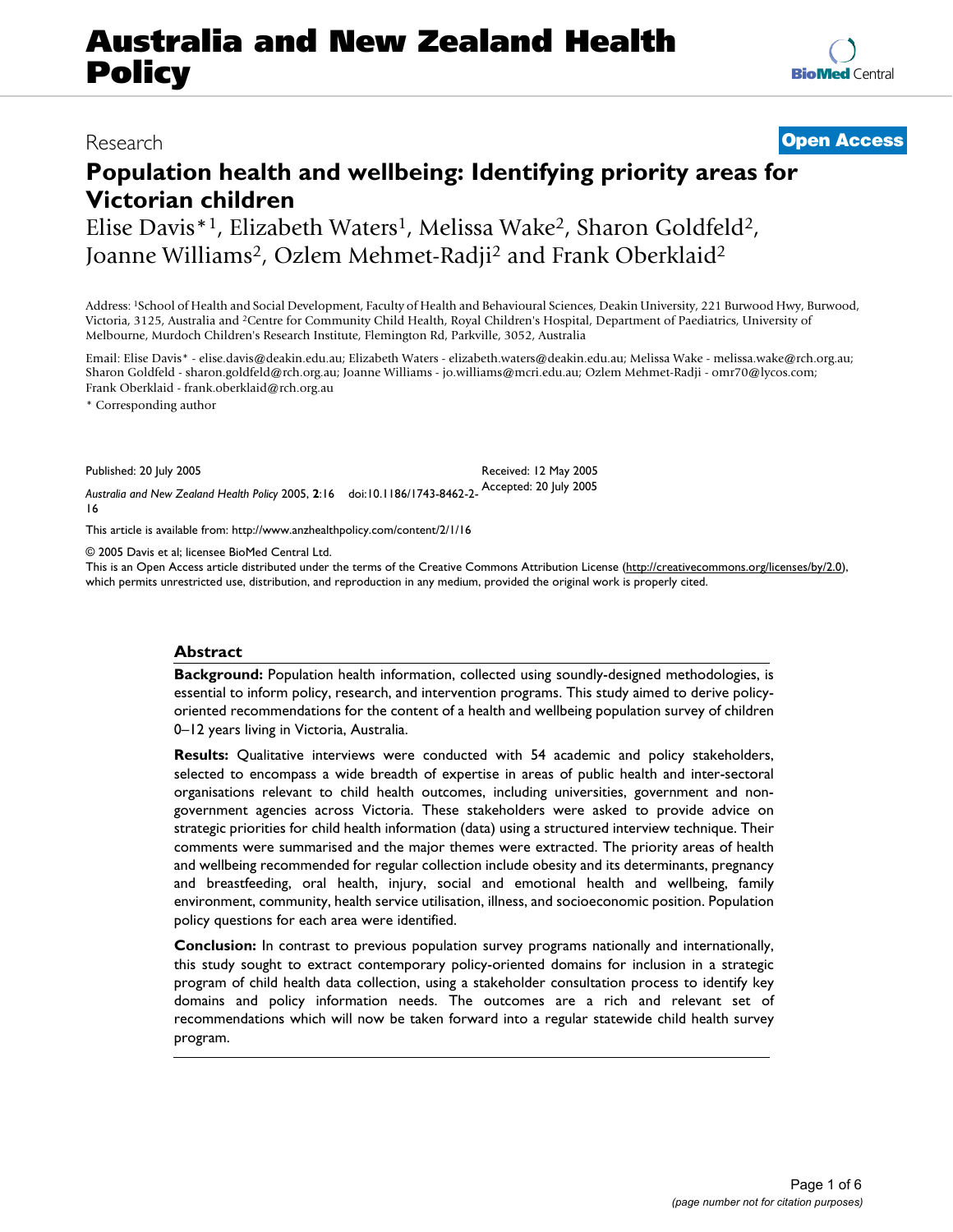### **Background**

Epidemiological child health data are an essential driver for policy, advocacy, service design, health promotion and prevention programs. Such data can make population health strengths, deficits and inequalities explicit, provide evidence of the influence that the social and political contexts have on health [1] and provide evidence for improvement or worsening in health parameters over time. Data from population surveys may influence both the direction and content of policies and programs for government and non-government organisations, in areas such as education, health, transport, justice and the environment. In designing a population health survey for children, there is a potentially exhaustive list of areas of health that could be examined. It is important that a) the areas that are included reflect the changing mortality and morbidity patterns in children and the changing environments to which children are exposed and b) the results have the potential to inform policy and programs and are user-friendly. This paper will demonstrate a process of selecting areas of child health that meet these criteria, using preliminary work towards the development of a new survey on Victorian children as an example.

A recent review of national and international epidemiological studies of children's health and wellbeing demonstrated that these studies included several different areas of child health such as chronic diseases, physical activity, oral health, development, services, and neighbourhood and family interactions [2]. In developing a new population survey for children, it is possible to simply apply an existing survey to a new population. However, given that population surveys are resource-intensive and time consuming for families, there is an ethical obligation and financial benefit for survey developers to collect only information relevant to the specific population and the rationale for that survey. Unfortunately, there does not appear to be any standard procedure for identifying the relevant areas of health for a population. A recent review of the major national and international population surveys of child health and wellbeing has demonstrated that researchers often fail to report how they identified the relevant areas of child health [2].

In this paper, we propose that the first step in identifying the relevant areas of child health is to consider a comprehensive intersectoral approach to child health and wellbeing, and its determinants. Theoretical models of health and development, such as the social health model [3,4], ecological model [5,6], Lynch's model [7], the National Child Health Performance Framework [8,9] and the lifecourse perspective [10] are useful to understand the scope of children's health. For example, the ecological model proposes that children need to be considered within their family, school, neighbourhood and the larger social,

structural, economic, political and cultural environment [5,7]. The National Child Health Performance Framework, developed by the National Health Performance Committee, contains a set of indicators to measure trends in health status, determinants of heath and the use and delivery of service [8,9]. Although these models are important in understanding the spectrum of child health, it is clearly not possible, and may not even be necessary, to include all of these indicators of child health in a population survey. The next step in developing a population survey is to prioritise the areas of child health relevant to the funders and users of population data.

It is possible to apply some criteria to reduce the potential list of areas. Only one epidemiological study of children's health has developed and reported criteria to prioritise areas of child health. The New South Wales Child Health Survey [11] selected their areas of child health using the following criteria: 1) it is a priority for child health as documented in a state or national child health policy document; 2) it meets the information needs of the NSW Department of Health and Area Health Services in relation to child health; 3) the information is not readily available from other sources; 4) the estimated sample size is large enough to provide data that can be used to generalise responses to the NSW population of children; 5) the areas are not highly sensitive to respondents and likely to cause failure to complete the survey.

The Strategic Plan Health Gain for Children and Youth in Central Sydney prioritised issues for children and youth by analysing information on prevalence, severity of a condition, community concern for the issue and efficacy of available interventions [12]. Other important criteria have been developed for use in adult population health surveys. According to the NSW Strategy for Population Health Surveillance, each area of health is considered in terms of its burden (ie. incidence, prevalence, mortality, years of potential life lost, hospitalisation rate), preventability, communicability, public interest, and legislative requirements [13].

In this paper we argue that the criterion through which all others need to be filtered is that the data have the potential to inform policy and programs. It is essential that survey developers consider dissemination and uptake of results, ensuring there is utility for researchers and policymakers alike. To address this criterion, it is recommended that survey developers consult with stakeholders and potential users of the data, and then apply the remaining criteria. Stakeholders can provide insights on policy and program decision making, the use of data in that process and recommendations for the best data. This paper aims to demonstrate a process by which survey developers can consult with stakeholders to determine the relevant areas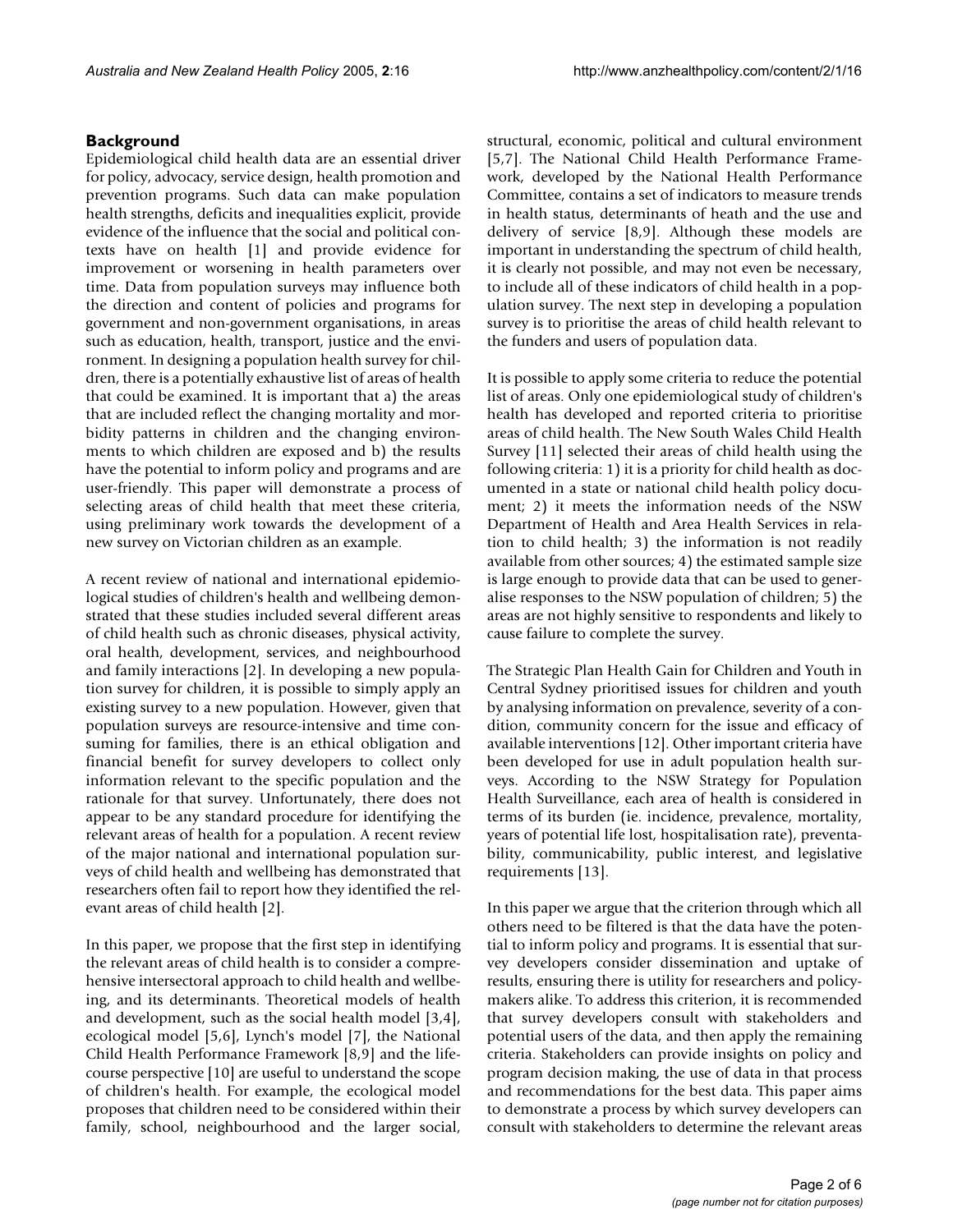#### **Table 1: Interview questions for stakeholders**

1) Which key areas of child health are you interested in? 2) Thinking about current policy and programs within the key area, which specific aspects of children's health and wellbeing would you measure in a statewide survey?

3) Would your organisation use the results of a statewide survey of children's health than measured these aspects? If so, how? What results are needed?

4) In what format would you want to receive the results so that they were meaningful for you?

of child health for a population survey of child health and wellbeing.

#### **Method**

#### *Participants*

Fifty four key stakeholders participated in this study. The sample was selected to represent the areas of health and development in the National Child Health Performance Framework [8,9]. The National Child Health Performance Framework consists of three broad groups of indicators health status, risk and protective factors, and services and interventions. Health status has four subgroups: health and wellbeing, growth and development, mortality, morbidity and disability, and safety and security. The risk and protective factors group has three subgroups: social, cultural and environmental factors; biological and behavioural factors and health knowledge. The services and interventions group includes health services, health programs, health promotion and intervention, intersectoral services and community services.

To identify the indicators of health status, we consulted with stakeholders with expertise in children's physical, social and emotional wellbeing, development, disability, mental health problems, illness, oral health problems, nutrition related problems, child abuse and parental health and wellbeing. To identify the risk and protective factors, we consulted with stakeholders with an understanding of the impact of the physical, family, economic, social and school environment. We also consulted with experts in the area of child diet, activity and overweight and obesity. To identify services and interventions, we consulted with stakeholders with knowledge about health service utilisation, maternal and child health programs, community services and health promotion programs.

Stakeholders were selected to encompass a variety of organisations, including university and government departments within Victoria. The stakeholders were identified by the authors and though literature reviews. A snowball technique was also used where initial respondents were asked to suggest others whom they know are in the target group and who could be invited to take part, and so on.

#### *Materials*

The stakeholders participated in one-on-one interviews. The interviews were semi-structured and the questions were adapted from those included in a quasi-delphi study for the Victorian Adolescent Health and Wellbeing Survey [14,15]. The stakeholders provided advice on the area of child health that they have expertise in, what they thought were the most important areas of health and discussed how they would use the results (Refer to Table 1).

#### *Procedure*

The interviews with the stakeholders generally lasted between 15–45 minutes. Interviewers recorded the major points of the interview, and produced a summary of each interview. The summaries were then sent to the interviewees to correct information and/or add further information. Once corrected, the responses for each question were entered into an Excel database and the data was coded by two researchers using open coding. This is the process of identifying persistent words, phrases, themes or concepts within the data so that the underlying patterns can be identified and analysed [16]. A coding framework was developed and two researchers coded each of the summaries using focused coding (EW, ED). Agreement on key themes was achieved by discussion.

#### **Results**

Fifty-four stakeholders participated in this study. Stakeholders were asked which aspects of child health they were interested in. As demonstrated in Table [2](#page-3-0), their areas of interest could be mapped to the National Health Performance Framework. The total number of areas exceeds 54, because several stakeholders indicated more than one area of interest/expertise.

Stakeholders were also asked what aspects of child health they would include in a population survey of Victorian children's health and wellbeing. As several different areas of health were identified, their responses were grouped according to major themes. These include obesity and determinants, social and emotional health and wellbeing, family environment, health service utilisation, illness, community, oral health, injury, pregnancy and breastfeeding and socioeconomic position. Table [3](#page-4-0) demonstrates the overarching themes, the areas that represent the themes, and the specific data that are required by the stakeholders.

After gaining insight into the potential for each area of child health to aid policy and program decisions, the remaining criteria can now be applied. Based on the crite-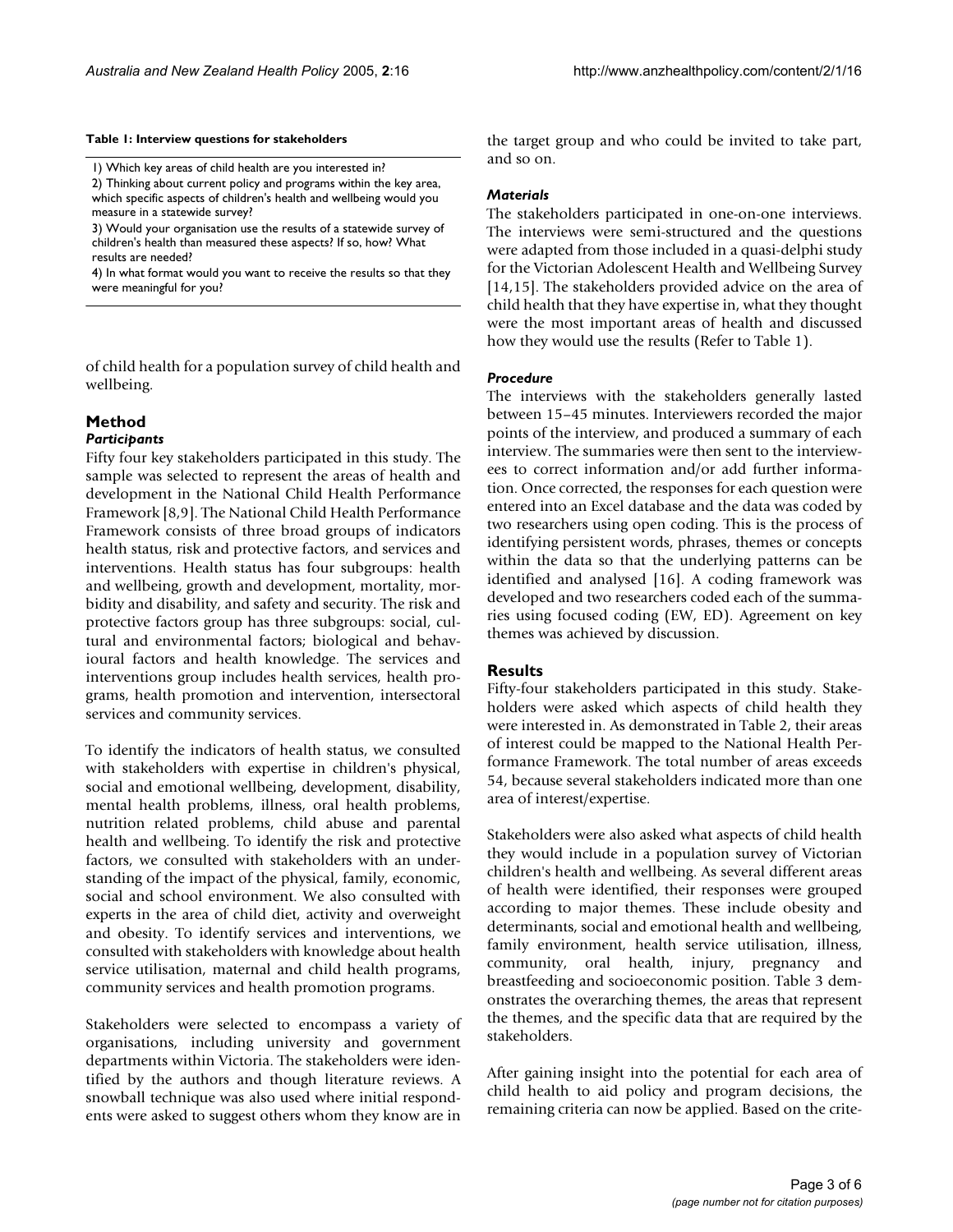<span id="page-3-0"></span>

| Table 2: Stakeholders expertise |  |
|---------------------------------|--|
|---------------------------------|--|

| <b>Indicators of NHPF</b>          | <b>Subgroups of NHPF</b>            | <b>Stakeholders Areas of Expertise (numbers of stakeholders)</b>     |
|------------------------------------|-------------------------------------|----------------------------------------------------------------------|
| <b>Health Status and Outcomes</b>  | Life expectancy and wellbeing       | Child physical (4)                                                   |
|                                    |                                     | Child social and emotional wellbeing (9)                             |
|                                    | Mortality, morbidity and disability | Child disability (3)                                                 |
|                                    |                                     | Child mental health problems (5)                                     |
|                                    |                                     | Childhood injury (2)                                                 |
|                                    |                                     | Child chronic illnesses (4)                                          |
| <b>Risk and Protective factors</b> | <b>Environmental factors</b>        | Physical environment (2)                                             |
|                                    |                                     | Community environment (4)                                            |
|                                    |                                     | Exposure to tobacco smoke (4)                                        |
|                                    | Socioeconomic factors               | Economic environment (3)                                             |
|                                    |                                     | Child education (5)                                                  |
|                                    |                                     | Parental employment (1)                                              |
|                                    | Community capacity                  | Family environment (9)                                               |
|                                    |                                     | Social environment (7)                                               |
|                                    |                                     | Parental health (1)                                                  |
|                                    | Health behaviours                   | Health behaviours - All (2)                                          |
|                                    |                                     | Child physical activity (4)                                          |
|                                    |                                     | Child diet and nutrition (3)                                         |
|                                    |                                     | Child oral health behaviours (2)                                     |
|                                    |                                     | Sun protection (1)                                                   |
|                                    |                                     | Vaccinations (1)                                                     |
|                                    |                                     | Injury prevention (2)                                                |
|                                    | Person-related factors              | Birth defects (1)                                                    |
|                                    |                                     | Health behaviours during pregnancy (ie smoking, alcohol, folate) (2) |
| Services and Interventions         |                                     | Health service utilization (3)                                       |
|                                    |                                     | Maternal and Child Health Programs (1)                               |
|                                    |                                     | Community services (1)                                               |
|                                    |                                     | Health promotion programs (1)                                        |
| Socio-demographic factors          |                                     | Socioeconomic position (2)                                           |
|                                    |                                     | Socioeconomic inequalities (2)                                       |
|                                    |                                     | Family structure (1)                                                 |
| Population groups                  |                                     | Socioeconomically disadvantaged groups (4)                           |
|                                    |                                     | Rural and remote area residents (1)                                  |
|                                    |                                     | Overseas born (1)                                                    |
|                                    |                                     | Indigenous Australians (1)                                           |
|                                    |                                     |                                                                      |

NHPF – National Health Performance Framework

ria developed for the NSW Child Health Survey and the criteria developed for the NSW Strategy for Population Health Surveillance, it is recommended that:

1) The information is not being collected elsewhere (ie. databases, school records etc).

2) The question can be answered using a population survey.

3) The domain impacts on children's mortality or morbidity.

4) The area of child health can be measured in a population survey (ie depending on data collection method and length).

5) The data are user-friendly and the results have the potential to inform policy and programs

Using these criteria, breastfeeding, development and parenting style were excluded. Breastfeeding is already being measured by maternal and child health centres and the Australian Bureau of Statistics. Although child development is important, assessments of children's developmental status are extremely resource intensive and therefore unable to be employed in a population data collection. Parenting style was assessed by the authors to be less useful for policy and program development. The remainder of the areas met the above criteria, and were therefore included.

The stakeholders indicated that the results from a child population health survey could be used in the pursuit of evidence-based policies, practice and programs, for service planning, for advocacy, to develop networks across community, to support the generation of appropriate local responses, to develop interventions, to use in submissions for funding, and to use in publications. Some stakehold-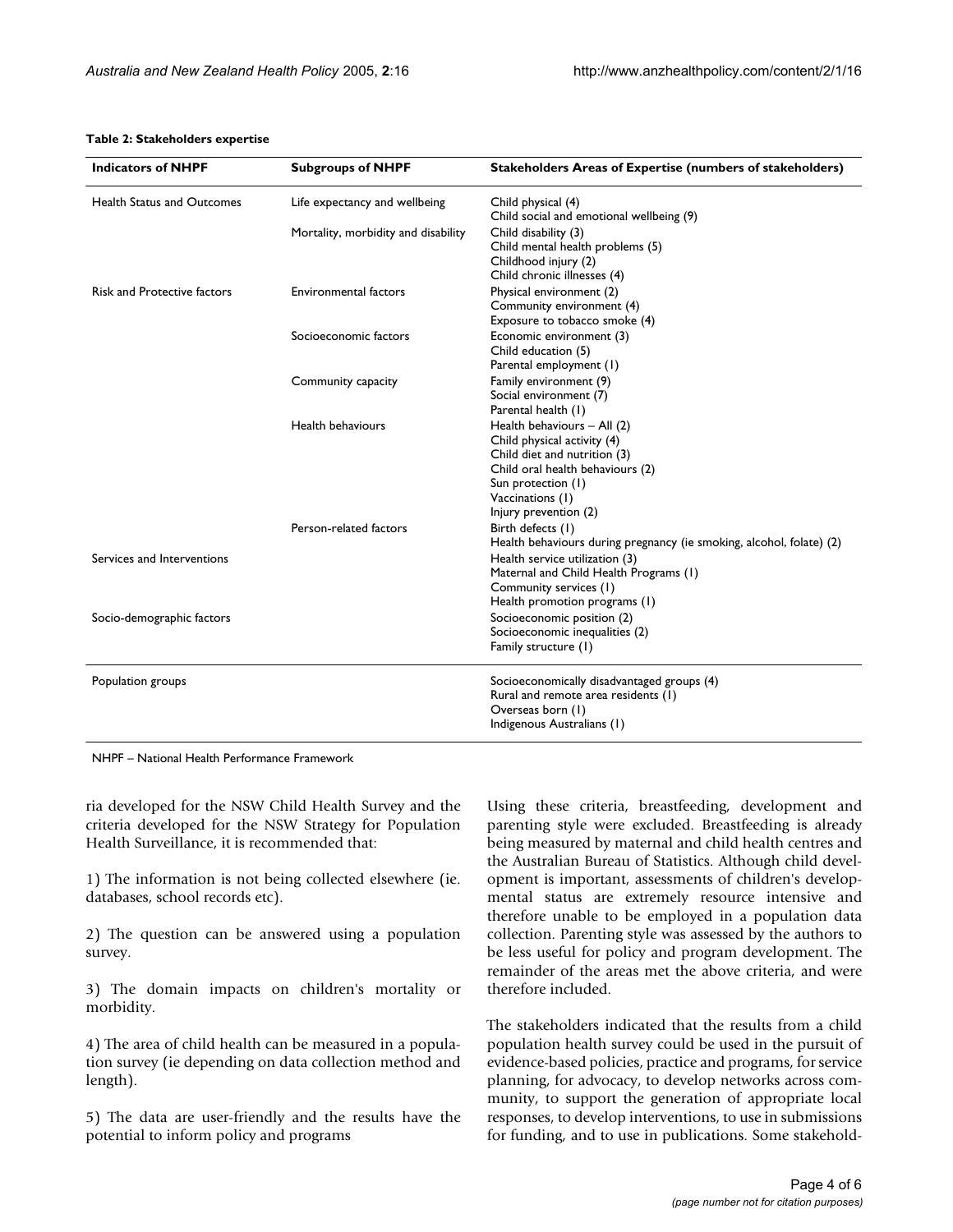| <b>Themes</b>                                | <b>Areas of Child Health</b>                                            | Specific data required by stakeholders                                                                                                                                                     |
|----------------------------------------------|-------------------------------------------------------------------------|--------------------------------------------------------------------------------------------------------------------------------------------------------------------------------------------|
| Obesity and determinants                     | Physical activity<br><b>Nutrition</b><br><b>Obesity</b>                 | I) Need epidemiological data on childhood obesity, physical activity,<br>sedentary behaviours and nutritional intake in Victoria.<br>2) Need data on mediating and psychosocial variables. |
| Social and emotional health and<br>wellbeing | Social and emotional wellbeing<br>Behavioural problems<br>Mental health | I) Need data on the prevalence and distribution of mental health<br>problems.<br>2) Need data on the adequacy of mental health services and barriers to<br>seeking help.                   |
| <b>Family Environment</b>                    | Family environment<br>Parenting style<br>Reading<br>Exposure to smoking | I) Families have undergone substantial changes, and we need data on<br>how different family environments impact on children's health.                                                      |
| Health service utilisation                   | Health service utilisation                                              | I) We need data to ensure that our services are meeting the needs of<br>the community, and ensure that people are satisfied with them.                                                     |
| Childhood illness                            | Chronic illness<br><b>Disability</b><br>Development                     | I) Need data on the prevalence of chronic illness and disability. \par                                                                                                                     |
| Community                                    | Neighbourhood/Community                                                 | I) The community environment impacts on children's health; to get a<br>complete picture of children's health, need to examine the community<br>environment.                                |
| Oral health                                  | Oral health                                                             | I) There are no population data on the oral health status of children,<br>across this proposed age group.                                                                                  |
| <b>Injury</b>                                | <b>Injury</b>                                                           | I) Need data on the prevalence of injuries and how they are treated.<br>2) Need data on whether families are reducing the risk of injuries by<br>protecting their home.                    |
| Pregnancy and breastfeeding                  | <b>Breastfeeding</b><br>Smoking in pregnancy                            | I) Need prevalence data on smoking, alcohol and folate intake during<br>pregnancy.                                                                                                         |
| Socioeconomic position                       | Health inequalities                                                     | I) A statewide survey of child health should include the child's<br>socioeconomic position to examine distributional effects of health and<br>program effectiveness.                       |

#### <span id="page-4-0"></span>**Table 3: Priority Areas of Child Health Identified by Stakeholders**

ers indicated the need to localise data and to make it more powerful in action terms; other stakeholders suggested that rural/urban comparisons would be important. Stakeholders suggested that the results should be available from both a representative sample and also from key minority groups such as Indigenous children. The results should also contain some comparable measures to other work done elsewhere.

#### **Discussion**

This study demonstrated the process by which areas of child health can be identified and prioritised for a population study of health and wellbeing. Conducting qualitative interviews with stakeholders is a useful and efficient method to identify current issues in a specific area, and to provide exposure to significant research papers and unpublished research. The areas of child health that were identified in this study are not only useful in developing a population survey of child health and wellbeing for Victorian children, they are also useful for researchers and practitioners in the field of child health, in terms of guiding research, policy and program development.

The main themes of child health tended to reflect the changing patterns of morbidity, where there is increasing interest in the rising prevalence rates of obesity, mental health problems, and oral health problems. The emphasis on health service utilisation, disability and chronic illness is reflective of the costs that such children impose on the health care system. The emphasis on family health, exposure to tobacco smoke, community and socioeconomic position is indicative of the more recent emphasis placed on the wider community environment and influences, and recognition that children's environments have changed profoundly. In terms of the specific data that the stakeholders recommended for each area of health, there was a clear need for prevalence data and also for establishing and modelling the determinants of child health.

The areas of child health that emerged from the interviews are consistent with the stakeholders' areas of expertise. Although it seems likely that the exact sample of stakeholders will always influence the areas of child health that are identified, the selection of these stakeholders was based on the National Child Health Performance Framework, an acceptable indicator framework.